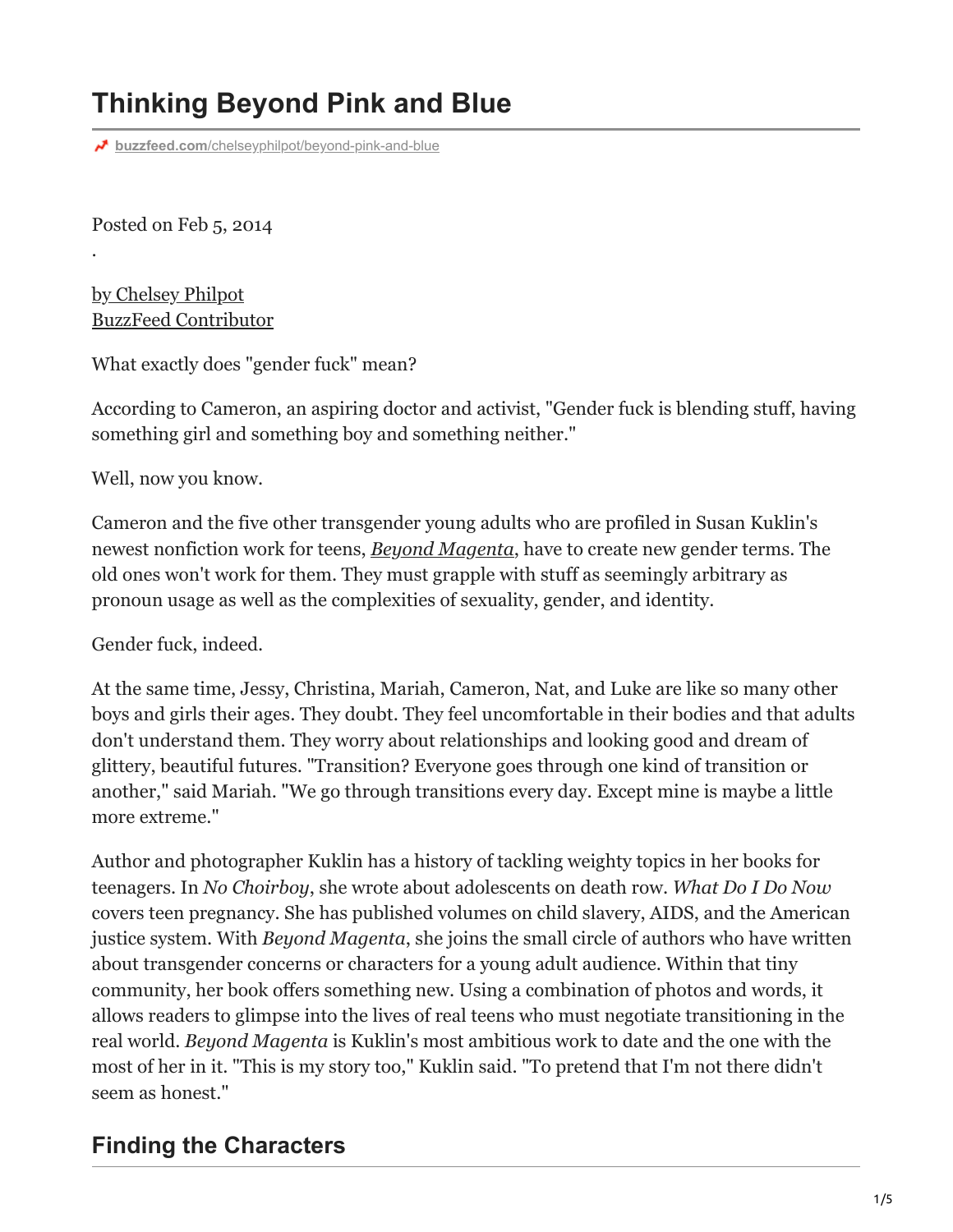*Beyond Magenta*, which will be published Feb. 11, 2014, could be mistaken for a coffee-table book. The glossy cover features a fashionable young person wearing a bright pink button-up, black bow tie, rainbow belt, and baggy jeans. The interior is clean, bright, and carefully designed. However, this is not a book to browse. It is one to take in.

Each chapter is told from the first-person perspective of one of the teens. Their experiences have similarities: Many were bullied, many were confused, and many felt trapped in bodies that did not belong to them. But their stories are also as different as their photographs. Some had supportive families and friends. Some did not. Some have arrived at a peaceful place of self-acceptance. Some are still searching. "I've always been interested in limitations," said Kuklin. "What about the wall when you're in your own body?"

The veteran author, who lives in New York City with her husband, wanted to assemble a group of introspective young people to profile in *Beyond Magenta*. With the help of the Callen-Lorde Community Health Center in Manhattan and the Wisconsin-based Proud Theater (a nonprofit group composed of LGBT kids and their allies), she met six individuals who were willing to sit through multiple interviews and long photo shoots.

As a group, they are racially diverse and come from a wide range of economic, religious, and social backgrounds. Mariah (who asked not to have her picture in the book "because I'm not comfortable with my body") was raised by her grandmother in a poor neighborhood. Jessy is Thai; he and his family moved to the U.S. for his diplomat dad's job. Christina grew up in a Catholic household. At home, Nat's family spoke Spanish and English. Cameron is from Westchester County, but "not one of the rich, white Westchester towns you hear about." And Luke lives in Wisconsin with his two parents and older sister.

Each teen has a reason (some many) to be wary of adults.

Christina, who began her transition while at an all-boys Catholic school, had problems with her high school teachers and was punched by a man in her neighborhood. Mariah's mother once "almost killed" her by throwing beer bottles at her head.

So why did these six young people trust Kuklin? What did she do that allowed them to feel safe enough to speak openly about painful memories, sex, mental illness, violence, and heartache?

"There's just one word," she said. "And that's 'listen.' I listened to them. I didn't challenge them. I didn't judge them. I just listened to them."

Kuklin made it a point to call me back after our initial conversation to further explain. "They know in advance that I am not out to do an exposé." It also helped that adults whom the teens *did* trust recommended Kuklin and that she asked for their input as the project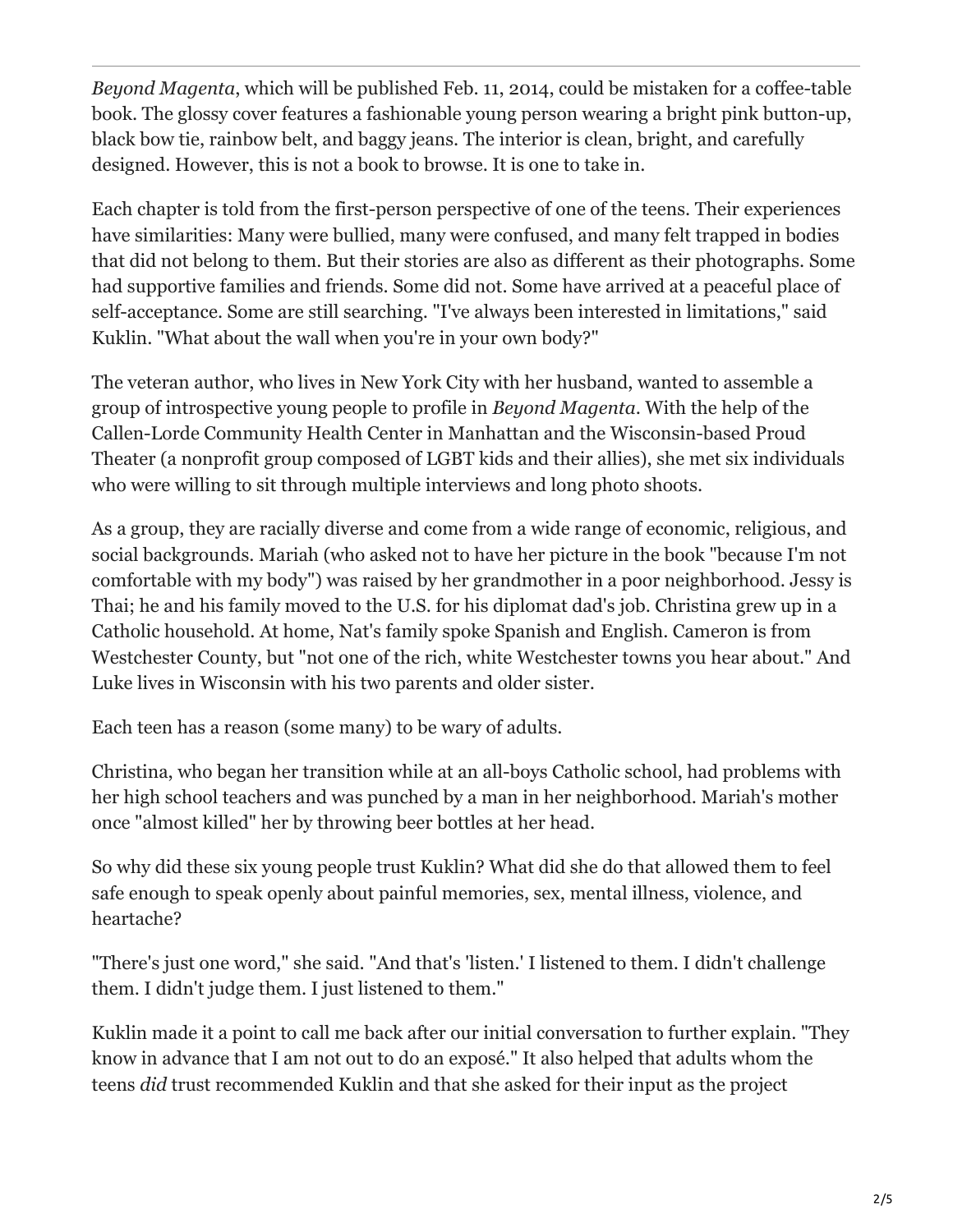progressed. When it came time to finalize the title, they offered their opinions. Cameron didn't like the original, but *Beyond Magenta*, a concept from one of Luke's poems, received a universal "yes."

*They told me No. Said, 'What are you?' said, 'you gotta choose' said, 'Pink or blue?' and I said I'm a real nice color of magenta*

## **A Theater Kid Running (Just a Little) Wild**

As a teenager growing up in Philadelphia, Kuklin wanted to be an actress. Her parents were not on board. Referring to the subjects of *Beyond Magenta*, Kuklin said, "I related to the kids, because I relate to people whose parents might not approve of them. I think all kids have that."

Kuklin describes her childhood as "very normal." She didn't have siblings, but she and her cousins were close. Her favorite books included *Little Women*, *Alice's Adventures in Wonderland*, *The Wizard of Oz*, and the Nancy Drew series, and "Judy Blume's novels made it easier for me to write nonfiction." Her Russian grandmother read her fables in translation. Her life was full of art, theater, dance, and music.

Like any "very normal" adolescent, Kuklin had moments of rebellion. In high school, she would cut class and hop the train for New York City. There she'd go to a show or visit with actor friends she'd met during summer-stock theater. Steve McQueen (aka "The King of Cool") was a "good buddy," Kuklin said. But he wouldn't let her ride his motorcycle. It was too dangerous.

Kuklin recalls her hooky days as amazing learning experience — maybe they were even more of an education than school. "I shouldn't say that," she said. But she did, and her wistful tone betrayed how much she meant it.

Kuklin fell into photography after her uncle bought her a camera, and becoming a writer was a natural transition from a youth spent on stage. Training as an actress helped Kuklin hone her empathy. It taught her how to inhabit another's person's skin.

### **The State of "T titles"**

"While there are a lot of teen books that deal with gay and lesbian teens now, there is a serious lack of books that deal with more marginalized groups within the LGBTQ community — teens who are trans, HIV positive, queer, sex workers, polyamorous, or even bi," wrote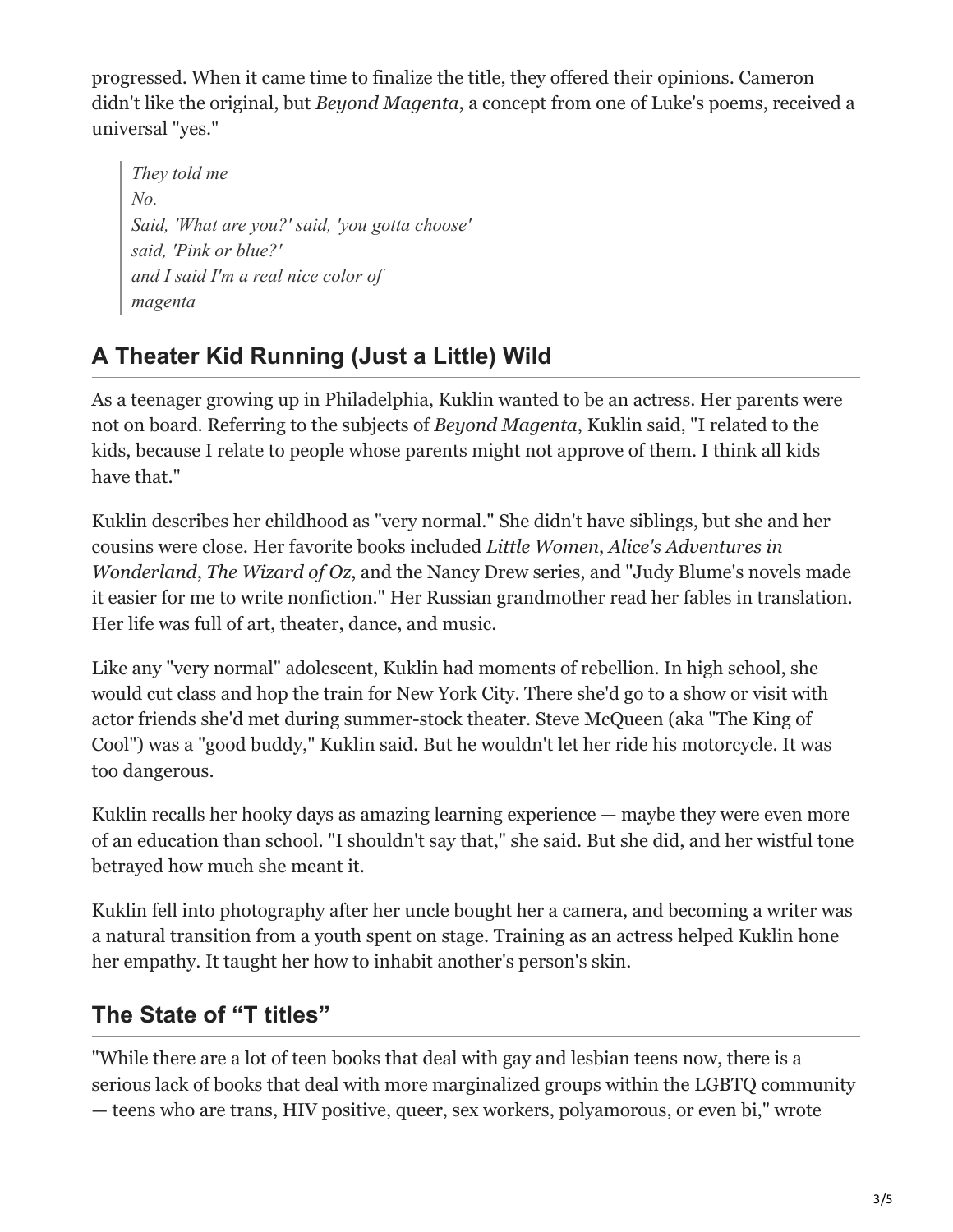transgender activist, teen librarian, and YA editor Jackson Radish in an email exchange. "Books that deal with more marginalized LGBTQ groups are in the same place that general LGBTQ teen fiction was 10 or 15 years ago."

Both Radish and youth librarian Kyle Lukoff (who is a self-described "member of a sprawling swath of queer and trans people who think about this stuff ad nauseam") lament the quality of the few "T titles" for teens that do exist. "The specific lack I see of T titles is, for one, that the most well-publicized titles are written by well-meaning cis people who research what it's like to be trans, rather than writing fiction grounded in an authentic lived experience," wrote Lukoff in an email.

Arguments about quality and authenticity aside, there's evidence to suggest that the world might second Radish and Lukoff's call for more T YA lit. Kirstin Cronn-Mills' *Beautiful Music for Ugly Children*, a novel about a teen who was born as Elizabeth and wants the world to accept him as Gabe, won the American Library Association's 2014 Stonewall Award. David Levithan's *Every Day* is a *New York Times* best-seller. Its story revolves around a character known only as "A" who wakes up in a different body each morning. A has no gender. A is every gender. A's life is a "gender fuck." T Cooper and Allison Glock-Cooper's *Changers*, which will also be published this month, takes place in a "post-gender and post-sexuality" society. So is now the golden age for YA lit that introduces intricate understandings of gender identity?

#### Not completely.

Take, for example, Kelly Huegel's *GLBTQ: The Survival Guide for Queer and Questioning Teens*. This 2003 title is currently on the Parents Protecting the Minds of Children's "Twenty Shocking Books at Fayetteville, Arkansas School Library" list. Amy Sonnie's *Revolutionary Voices: A Multicultural Queer Youth Anthology* made the American Library Association's (ALA) "Top Ten Challenged Books" list in 2010. Michael Cart's *Love and Sex: Ten Stories of Truth* and Levithan and Billy Merrell's *The Full Spectrum: A New Generation of Writing about Gay, Lesbian, Bisexual, Transgender, Questioning, and Other Identities* have also been challenged or outright banned from libraries and schools.

Though *Beyond Magenta* has received three-starred reviews to date, its publisher, Candlewick Press, is preparing for the possibility that Kuklin's new title will also have to overcome obstacles in order to get into readers' hands. "We are definitely ready," said Kuklin's editor, Hilary Van Dusen. "We expect it. When I signed this book up I knew what I was in for."

As for Kuklin herself, she said, "I guess I'm trying to prepare myself…I guess you're never really prepared."